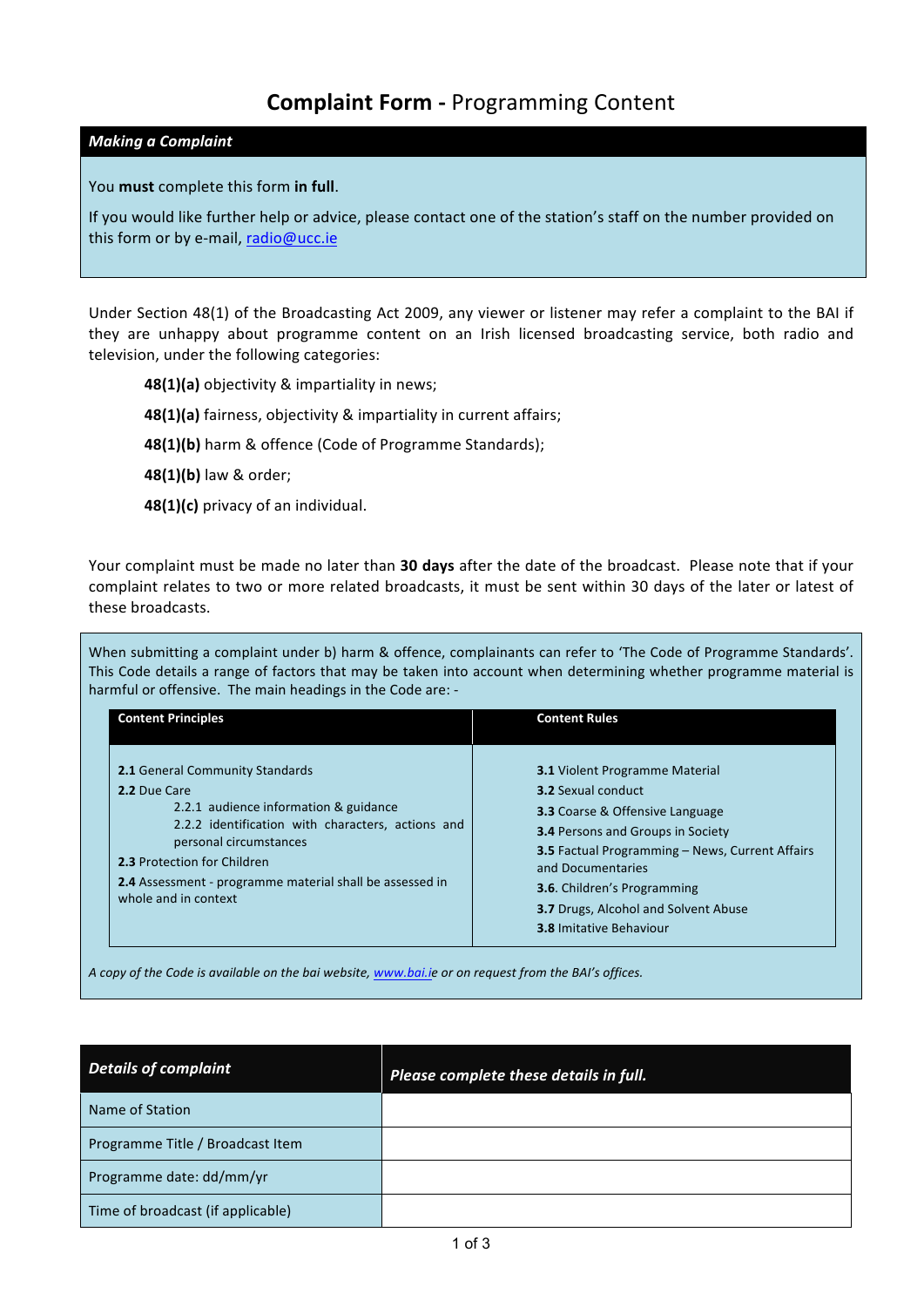| Is the complaint an infringement of:                             | <b>Please select relevant</b><br>category |
|------------------------------------------------------------------|-------------------------------------------|
| 48(1)(a) Objectivity & Impartiality in news                      |                                           |
| 48(1)(a) Fairness, Objectivity & Impartiality in current affairs |                                           |
| 48(1)(b) Harm & Offence (Code of Programme Standards)            |                                           |
| 48(1)(b) Law & Order                                             |                                           |
| 48(1)(c) Privacy of an individual                                |                                           |

Please complete this section **briefly**, summarising the main points of your complaint (alternatively, you may attach your complaint to this form).



*Date (form completed):*

| Complainant:               | Please complete these details in full* |
|----------------------------|----------------------------------------|
| Surname                    |                                        |
| <b>First Name</b>          |                                        |
| Mr. / Mrs. / Ms.           |                                        |
| Address                    |                                        |
|                            |                                        |
|                            |                                        |
|                            |                                        |
| Daytime Phone Number       |                                        |
| Email (if applicable)      |                                        |
| Fax Number (if applicable) |                                        |

Your personal contact details submitted are for the purpose of complaint handling only.